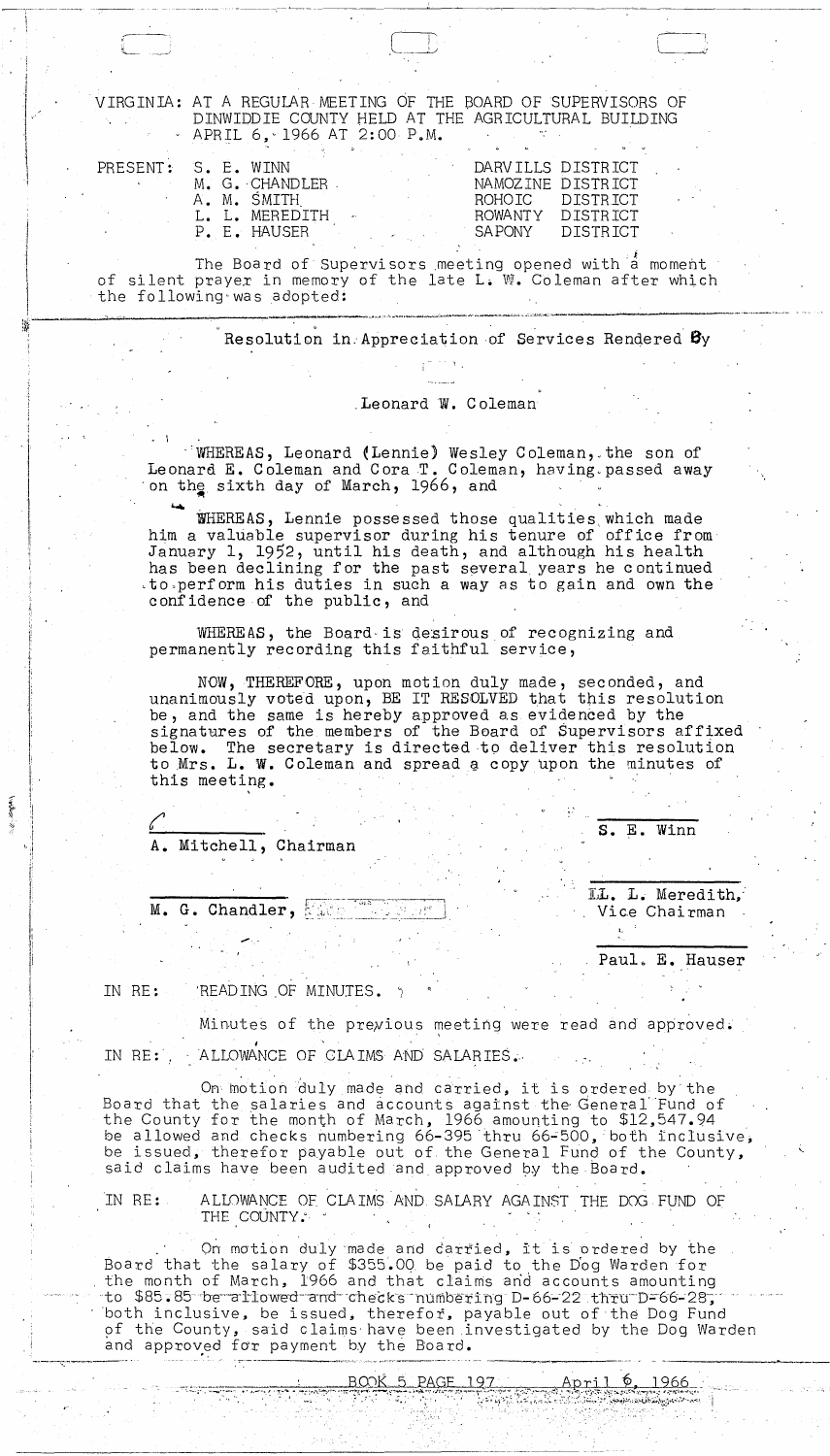#### IN RE: TREASURER'S REPORT.

F. E. Jones, Treasurer, having submitted a written financial report, same was ordered filed with the papers of the Board for the month of April, 1966.

IN RE: CHANGE IN TIME OF MEETING.

L. L. Meredith, moved, S. E. 7inn seconded and the motion was carried changing the regular meeting on the 3rd Wednesday of each month to 8:00 P.M. in lieu of 4:00 P.M., and the Secretary was directed to advertise same.

IN RE: JAIL.

Mr. R. P. Mason, Supervisor of Jails, and Mr. W. K. Cunningham, Director, Division of Correction's met with the Board and discussed construction of a new jail. Mr. Mason recommended construction of a thirty two (32) cell jail and stated that it would probably take 18 months to build after awarding of the contract.

IN RE: GORDON B. GALUSHA - ARCHITECT.

Upon the motion of L. L. Meredith, seconded by M. G. Chandler and carried, the Board named Gordon B. Galusha to be the architect for a thirty two (32) cell jail and directed the Executive Sect. and Sheriff to notify Gordon B. Galusha and present a contract for same.

IN RE: HEALTH DEPARTMENT BUDGET 1966- 67.

Dr. W. R. Ferguson, Director of Health presented a proposed budget of \$7,554.92 for the year 1966-67. Motion was duly made and carried accepting same and the *Secretary* is directed to include same in the county budget.

IN RE: PUPIL SCHOLARSHIPS SECOND SEMESTER 1965- 66.

Upon the written request of the School Board and upon motion of L. L. Meredith, seconded by M. G. Chandler and properly carried the Board appropriated  $$1,275.00$  for Pupil Tution Scholarships to be paid when presented to the Treasurer after approval by the School Board.

IN RE: BASIS ADULT EDUCATION, ROVERTY PROGRAM, HEADSTART AND WORK STUDY PROGRAM.

Upon written request of the School Board and upon motion of M. G. Chandler, seconded by L. L. Meredith and unanimously carried the Board instructs the Treasurer to transfer funds to, and honor checks drawn on the following accounts in amounts not to exceed those shown below:

| Basic Adult Education      | \$22,899.00 |
|----------------------------|-------------|
| Poverty Program P.L. 89-10 | 33,809.00   |
| Headstart                  | 24,103.00   |
| Work Study Program         | 2,350.00    |

Such amounts to be reimbursed for Federal Funds to the extent of 100 per cent, except the Basic Adult Education project which will be ninety per cent of cost.

IN RE: SCHOOL BUDGET 1966-67

£,

Mr. George M. Hodge presented the Dinwiddie County School Board Budget for the year 1966-67 in the amount of \$1,980,317.00. The Board discussed the budget in detail but took no action.

IN RE: APPOINTMENT OF ROAD VIEWERS.

Upon motion duly made and carried the following were appointed as Road Viewers for a one year term ending March 30, 1967:

Will Green, A. R. Springston, C. Y. Avery, M.E. Bass and J. P. Westfall.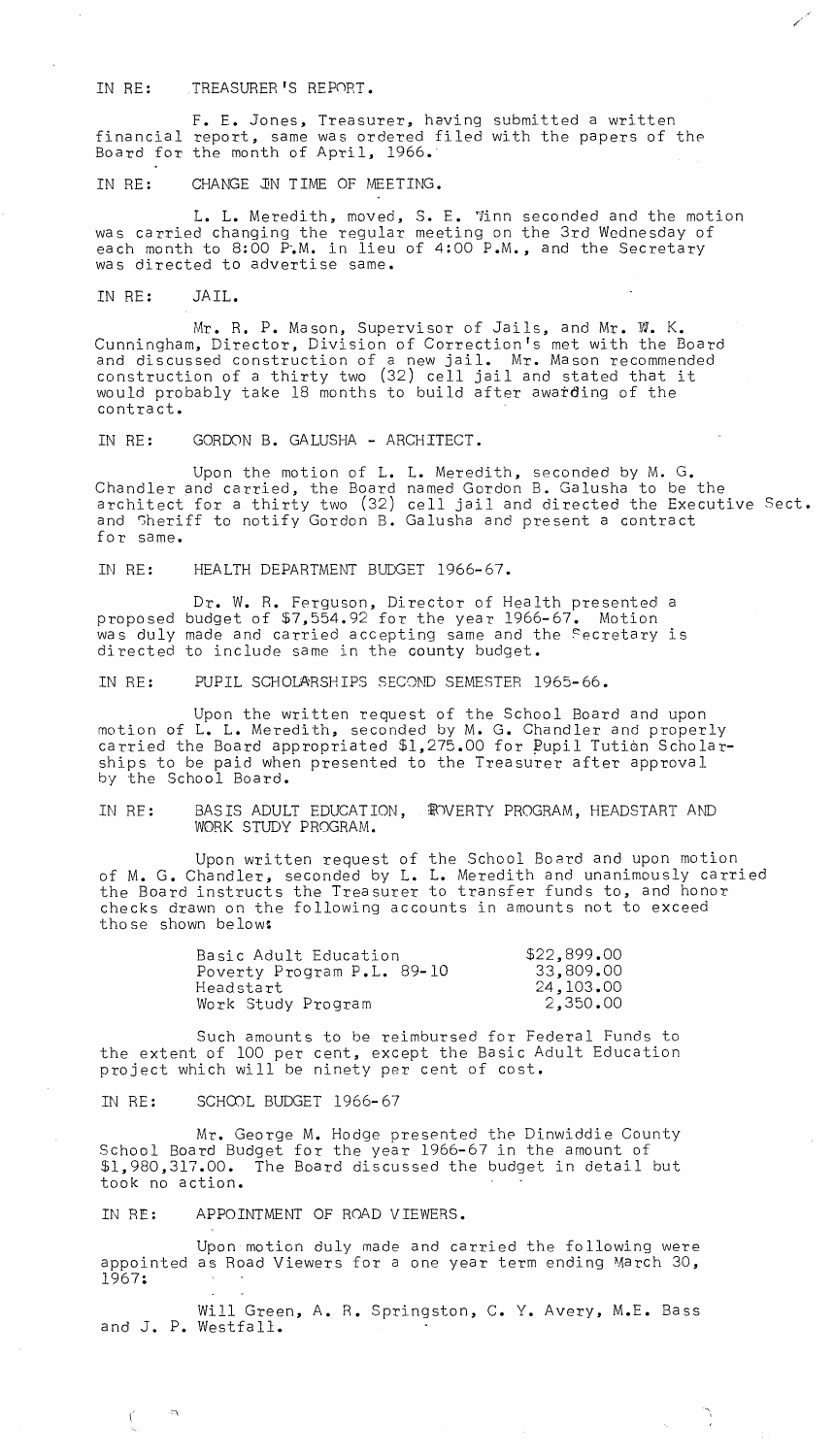IN RE: OAKWOOD SUBDIVISION - BLOCK A.

A plat of lots 1 through 14 Block A in Oakwood Subdivision having been presented to this Board for its approval, said plat having been approved by the Department of Health and the State Highway Department, motion was duly made and carried that this Board approves said plat as presented with the requirement that each lot must have the approval of the Department of Health prior to the issuance of a building permit and the Clerk is directed to admit this pat to record when so requested.

 $\begin{pmatrix} \begin{matrix} 1 \end{matrix} \end{pmatrix}$ 

IN RE: WCDDSTREAM SUBD IV IS ION.

A plat of Woodstream Subdivision containing lots l.through 17 was presented for approval of the Board. Upon motion duly made and carried, said plat was approved subject to posting of \$7,000 bond by the developer to cover the cost of street construction, payment of examing fee in amount of \$42.00 and after approval by Highway and Health Department the Chairman was directed to sign the plat and the Clerk of the Circuit Court is directed to record the subdivision when presented.

IN RE: SPEED LIMT RT .#627.

The Highway Department reported that 35 M.P.H. speed limit signs had been erected on Rt.  $#627$  from U.S.  $#1$  for  $\frac{1}{2}$  mile as requested by The Board of Supervisors during the meeting held September 8, 1965.

IN RE: PLAT - GLEN B. HUDSON.

A plat presented by Glen B.Hudson containing 0.83 acre was approved by the Board after verification that the plat was drawn April 18, 1964 and the deed was dated June 1964.

IN RE: RURAL ADDITIONS PETITIONS OF RUTH J. HILL, GEORGE M. PACK, MARK L. HENSHAW AND BARNEY O. GREEN.

Seperate petitions of Ruth J. Hill, George M. Pack, Barney O. Green and Mark L. Henshaw et ux requesting that roads be taken into the secondary system were ordered filed to be viewed by the Road Viewers.

IN RE: RACE TRACK ORDINANCE.

An Ordinance to regulate the construction operation and licensing of automobile racing tracks or any other type of motor vehicle racing track was drafted by the Commonwealth's Attorney,

Upon the motion of  $L_$ . L. Meredith, seconded by  $P_$ . E. Hauser and properly carried the ordinance was ordered advertised for a public hearing May  $4.1966$  at  $4:00$  P.M.

IN RE: BRUNSWICK AREA COMMUNITY COLLEGE.

Supervisor L. L. Meredith moved, S. E. Winn seconded, and a motion was carried that the following resolution be adopted:

WHEREAS, the Dinwiddie County Board of Supervisors reaffirms its previous resolution to provide fiscal support for the establishment of a technical (community) college to be located in Southside Virginia, and

WHEREAS, the Dinwiddie County Board of Supervisors have been made cognizant of the fact that Brunswick County,Virginia is eligible for federal assistance in the form of up to 80% grant for a technical school; and

WHEREAS, it has been proposed by the Brunswick County Board of Supervisors that this County participate with them in the establishment of a technical school on a 1/12 share ,basis of capital outlay fund of between 20 and 25 thousand dollars provided a 80% federal grant is received; and "

WHEREAS, the State Department of Technical Education, Commonwealth of Virginia, will provide detailed guidance and support for the establishment and subsequent operation of a technical college ( now known as a community college); and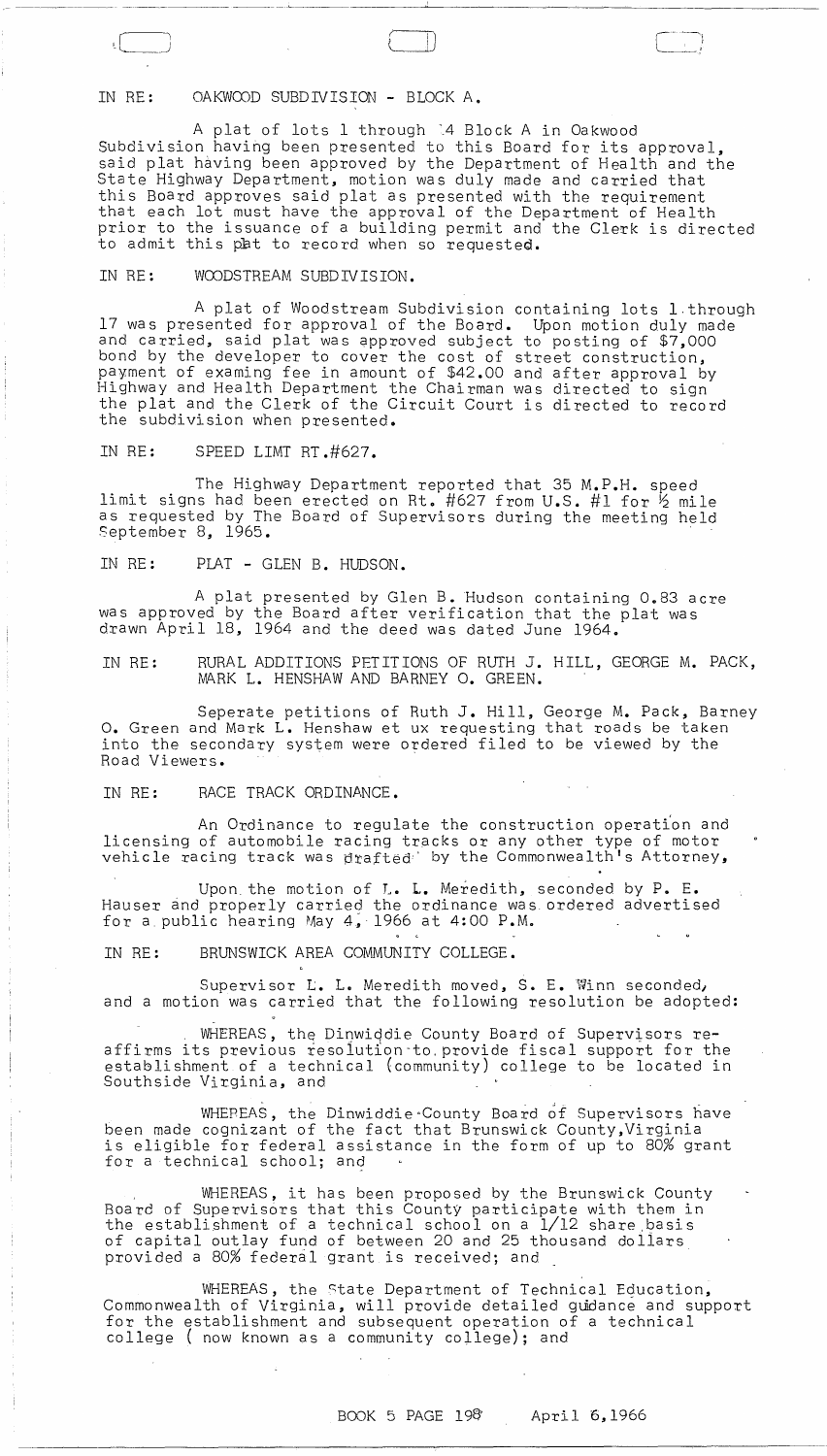WHEREAS, it is understood that percent of funds participation will indicate the pro-rata share of students and local technical school board membership

NOW BE IT HEREBY RESOLVED that the Dinwiddie County Board of Supervisors agree to participate in the establishment of a technical college to be located in Scuthside Virginia at a place to be determined by the Department of Technical Education and that the amount of capital outlay, between 20 and 25 thousand dollars, will be provided. Subsequent annual operating funds will be provided based on the per student formula established by the State Board of Technical Education which is currehtly \$80.00 per student.

IN RE: WEST PETERSBURG LOTS.

There was a discussion on the area requirements for building lots in the West Petersburg area. It was stated that in accordance with the zoning requirements it would Practically be impossible for any more construction to do in this area. Therefore on motion of M. G. Chandler, seconded by S. E. Winn and carried the Zoning Administrator is authorized to issue building permits in West letersburg on lots 50' X 100' or greater, after approval by the Health Department.

IN RE: SOIL CONSERVATION SERVICE OFFICE - MOVE TO DINWIDDIE COURTHOUSE.

Upon the motion of L.L. Meredith, seconded by P. E. Hauser and unanimously carried the Board of Supervisors joined in with the effort of local orginazations in requesting that the Soil Conservation Office be returned to·the Dinwiddie Gourthouse area now that office space is available in the area.

There being no further business the meeting was adjourned.

 ${\tt Chairman}$ 

ATTEST<sub>2</sub> 100 Secretary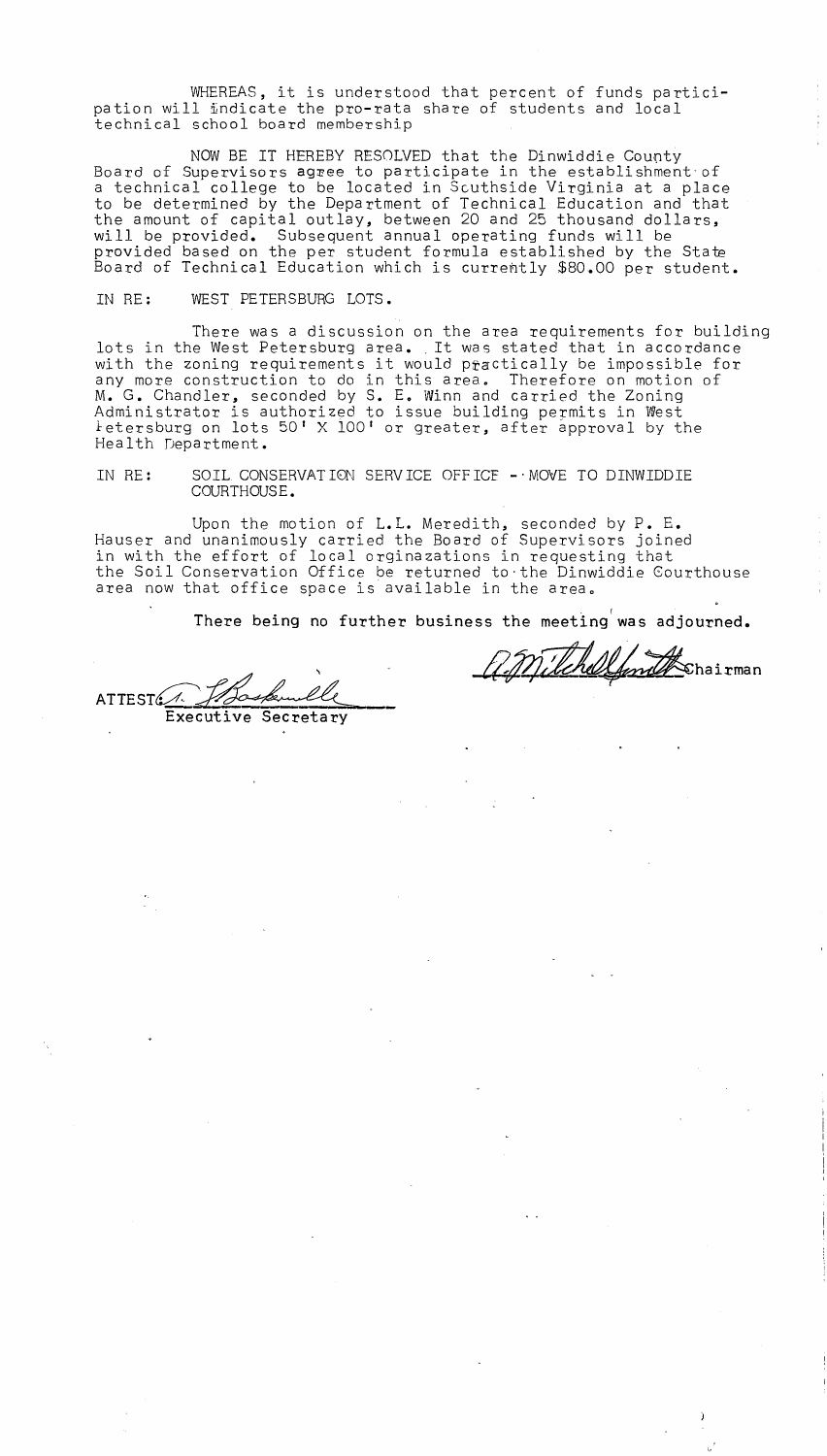# $\lambda$   $z$  and  $u$  and  $v$

#### OF THE'

### DINWIDDIE COUNTY BOARD OF SUPERVISORS 'APRIL 6, 1966

IN APPRECIATION OF SERVICES RENDERED BY

## Lemard M. Coleman

WHEREAS, Leonard (Lennie) Wesley Coleman, the son of Leonard *E. Coleman and Cora T. Coleman, hav*ing passed away on the sixth day of March, 1966, and

WHEREAS, Lennie possessed those qualities which made him a valuable supervisor during his tenure of office *from January* 1, 1952, *until his death, and although' his health had been declining for the past*  several years he continued to perform his duties in such a way as to gain and own the confidence  $of$  the public, and

WHEREAS, the Board is desirous of recognizing and permanently recording this faithful service,

NOW, THEREFORE, upon motion duly made, seconded, and unanimously voted upon, BE IT RESOLVED that this resolution be, and the same is hereby approved as evidenced by the signatures of the members of the Board of Supervisors affixed below. The secretary is directed to deliver this *resolution to Mrs. L. W. Coleman and spread a copy upon the minutes of this meeting.* 

/

A. Mitchell Smith, Chairman

Meredith, Vice-Chairman

M S. Chand M. G. Chandler

;,'

 $\ddot{\cdot}$  .

Paul E. Hauser

S. 'E. Winn